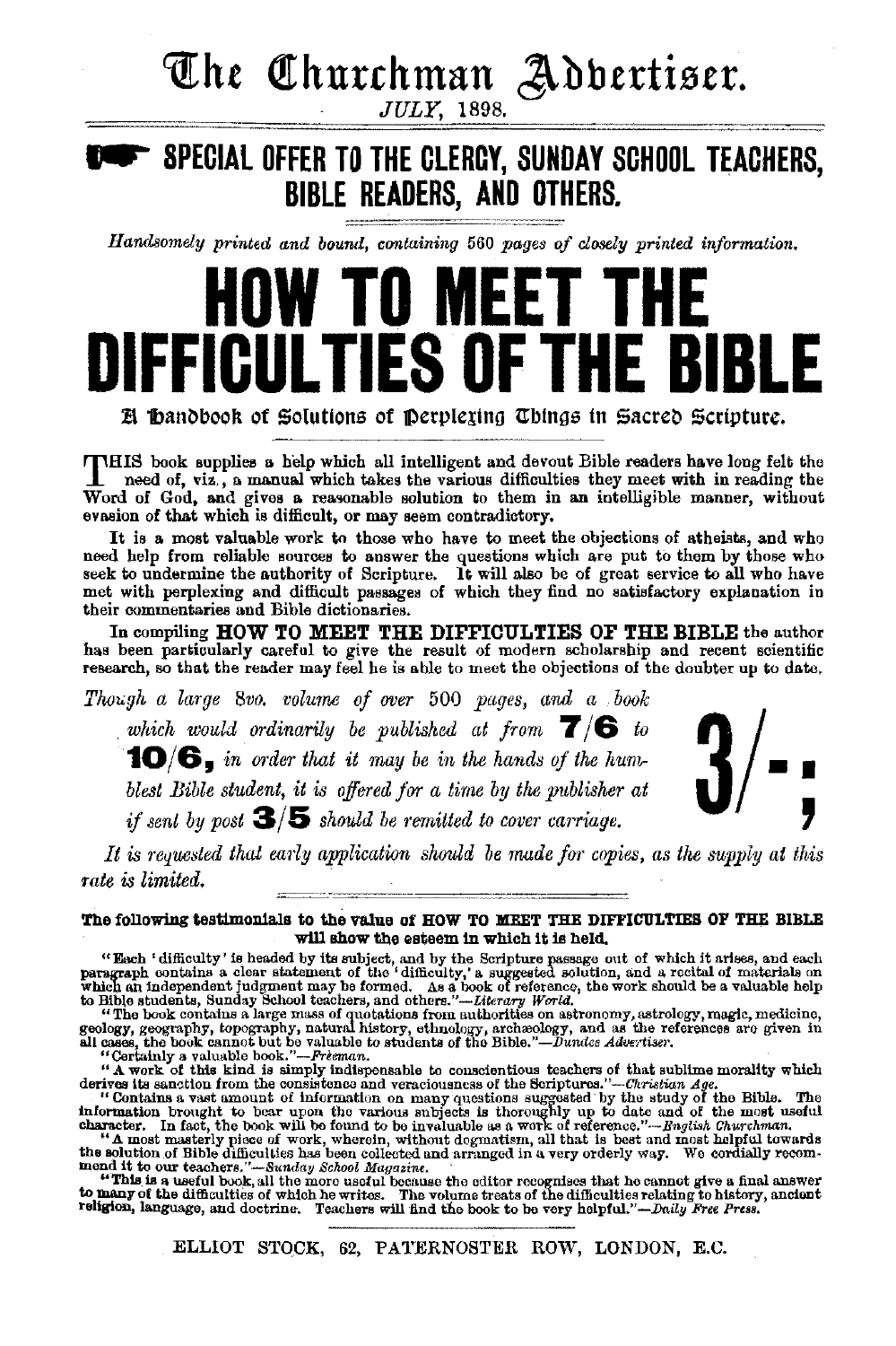### **THE CHEAP ISSUE**

OF THE

# **EXHAUSTIVE CONCORDANCE to the BIBLE.**

Tracing every Word of the Text of the Common English Version of the Canonical Books, and every Occurrence of each Word in Regular Order, together with the

COMPARATIVE CONCORDANCE of the AUTHORISED and REVISED VERSIONS.

Also Brief Dictionaries of the Hebrew and Greek Words of the Original, with References to the English Words.

BY

### **<sup>J</sup>..4..::M:ES STH..ONG, LL.D.**

Cloth, 25s.; Half-Morocco, 35s.

*For the convenience of purchasers, this important work is issued in three sections, at* 6s. 6d. *each, net, in stiff boards, cloth back.* 

Cloth Covers, price Is. 6d., will be supplied for binding in One Volume, but the Sections will serve for permanent use.

"I can hardly speak too strongly of it. It is a monument of conscientious labour, and, so far as I have tested it, of remarkable accuracy. I shall very gladly recommend the book to young clergymen and others, as the price ELLIOOTT, D.D., Lord Bishop of Gloucester and Bristol.

"The Concordance, which I have now been able to examine in some representative parts, appears to me to approach very near the ideal for accuracy, range of treatment and fulness. The novel features (such I believe they are Houst we will be the maximulation, are very valuate reduces the Divine abok. Yet they are only accessories in this remarkable volume."--REV. HANDLEY O. G. MOULE, D.D., Principal of Ridley Hall, Cambridge.

"I have had Dr. Strong's Concordance in use for<br>some weeks. Apart from the special features of the<br>work, which are described in the prospectus, and<br>which greatly add to its value, I have found it ex-<br>tremely useful for th

"Wherever a rendering is altered by the Revisers, attention is called to the fact in the main body of the Concordance, and even differences between the English and American renderings are noted. All this is done, by skilf

"A very comprehensive and valuable work, surM passing in completeness all existing Concordances.'' *-Times.* 

"We do not remember to have seen any work of the kind that can compare with it in comprehensiveness of plan and thoroughness of execution. have no doubt that every serious student of the Bible will see to it that there is a copy in permament occupation of a shelf near his elbow."-Daily Chronicle.

"We think 'The Exhaustive Concordance ' might be called the Final Concordance. It is difficult to believe that it will ever be surpassed."-British *Weekly.* 

"Altogether this is a work on which labour and learning have been unsparingly laid out. It will be of great utility to the thorough-going Biblical student. *"-Guardian.* 

"It is surprising that  $\alpha$  work of snch magnitude and importance should be obtainable at a moderate *price."-Leeds Mercury*.

"We aro satisfied that a completeness quite unprocedented in an English Concordance has now been attained."-*Christian*.

"We cannot doubt that this Concordance will become the standard one, and remain so for many a long *year."-Church Missionary Intelligencer*.

"This triumph of research and labour should find a place on the shelves of many who are seeking to spread Bible truth and knowledge among old and *young."-Independent.*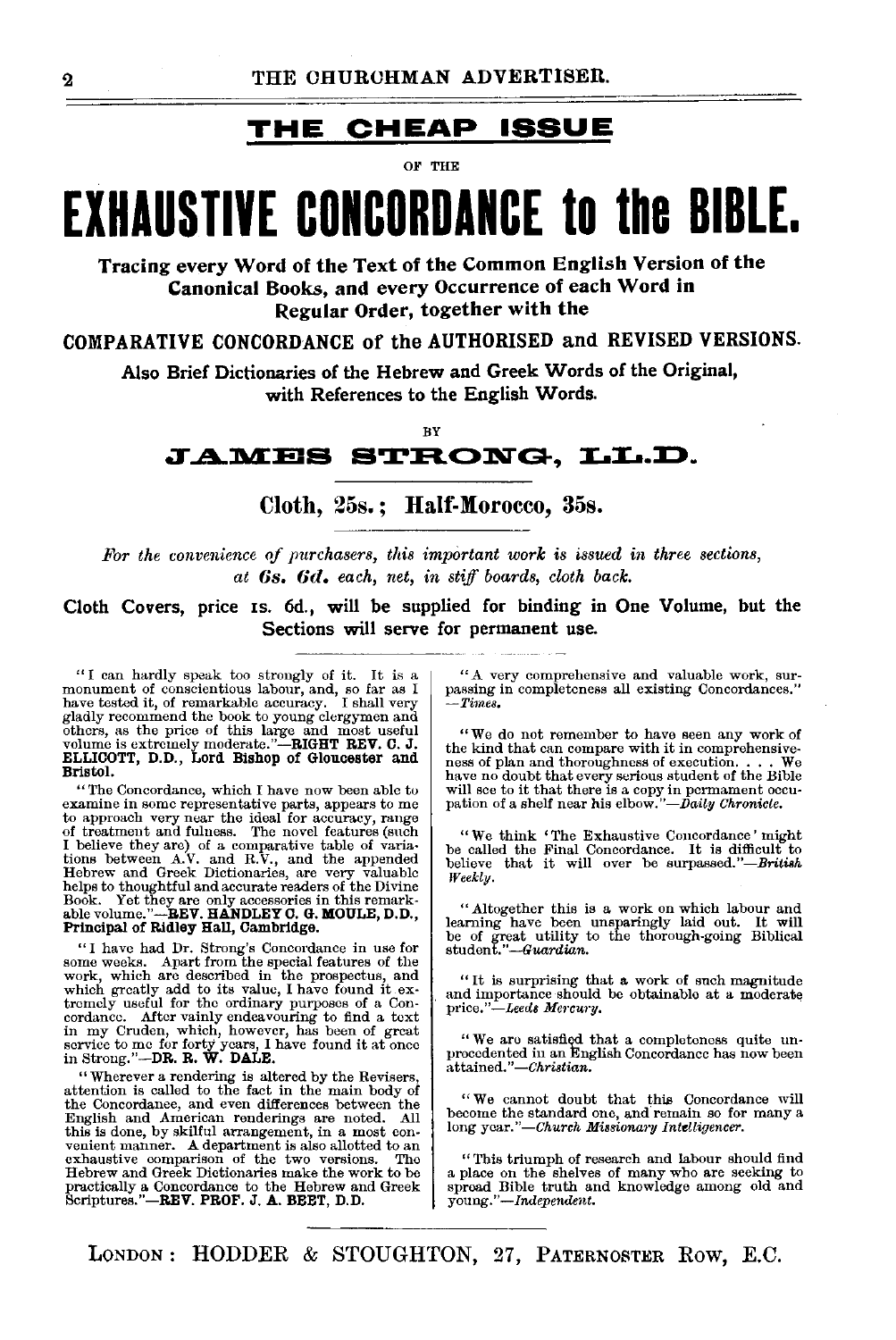# AN ATTRACTIVE OFFER.

The real, practical usefulness of THE FAMILY CHURCHMAN to every clergyman who is also a preacher lies in its two reports every week of sermons preached in St. Paul's Cathedral, Westminster Abbey, and elsewhere in London and the country. These reports are of sermons delivered the Sunday previously to publication, and thus the very latest utterances of the most eminent clergy of the day are presented the same week.

# SPECIAL TERMS TO THE CLERGY.

With the view of extending the influence of "The Family Churchman," the proprietors are prepared to offer special terms to clergymen desirous of becoming readers. Also, to every purchaser of 30 copies they will present

### A HANDSOME HALF-GUINEA BIBLE,

Containing references, coloured maps, chronologies, a Bible-reader's manual, index, concordance, gazetteer, etc., bound in limp covers, with clear type, of convenient size, and admirably suited to the needs of students and teachers.

*THIS OFFER WILL BE LIMITED TO A CERTAIN PERIOD.* 

### Apply-THE MANAGER,

"THE FAMILY CHURCHMAN" OFFICE, 82, FLEET STREET, E.C.

# LLIOT STOCK'S NEW PUBLICATIO

In crown 8vo., handsomely printed and bound, with four full-page Illustrations, price 3s. 6d. *THE .ABIDING STRENGTH OF THE CHURCH.*  Four Sermons preached in the Cathedral Church of Bangor, at the request of the Very Rev.

the Dean, by the Rev. R. S. MYLNE, M.A., B.C.L., Fellow of the Society of Antiquaries. With a Preface by the Rev. H. A. JAMES, D.D., Headmaster of Rugby.

In crown 8vo., cloth, price 6s.

*SHORT STUDIES ON VITAL SUBJECTS.* By the Rev. P. W. DE QUETTEVILLE, M.A.

In demy 8vo., paper cover, price 6d.

*SOME NOTES ON THE VINDICATION OF THE*  **BULL "APOSTOLICE CURE."** By the Cardinal Archbishops and Bishops of the Province of Westminster. By the Rev. N. DIMOCK, M.A.

In crown 8vo., cloth, gilt lettered, price 4s. 6d.

THE SCHOOL SYSTEM OF THE TALMUD. With a Sketch of the Talmudical Treatise "Baba Kama." By the Rev. B. SPIERS (Dayan).

"The book is interesting because of the light which it casts on social customs as well as on the system of education which existed amongst the Jews in the time of the Talmud."-Speaker.

In crown 8vo., cloth, price 6s.

*THE GROWTH AND INFLUENCE OF MUSIC IN*<br>*RELATION TO CIVILIZATION.* By HENRY TIPPER. **RELATION TO CIVILIZATION.** By HENRY TIPPER. "The author's sketches of what we may call the musical history of the world, and his monographs of the

great composers, are skilful pieces of literary work."-Baptist.<br>"A very welcome volume. It gives a very clear and succinct narrative of the development of the musical art."-Aberdeen Free Press.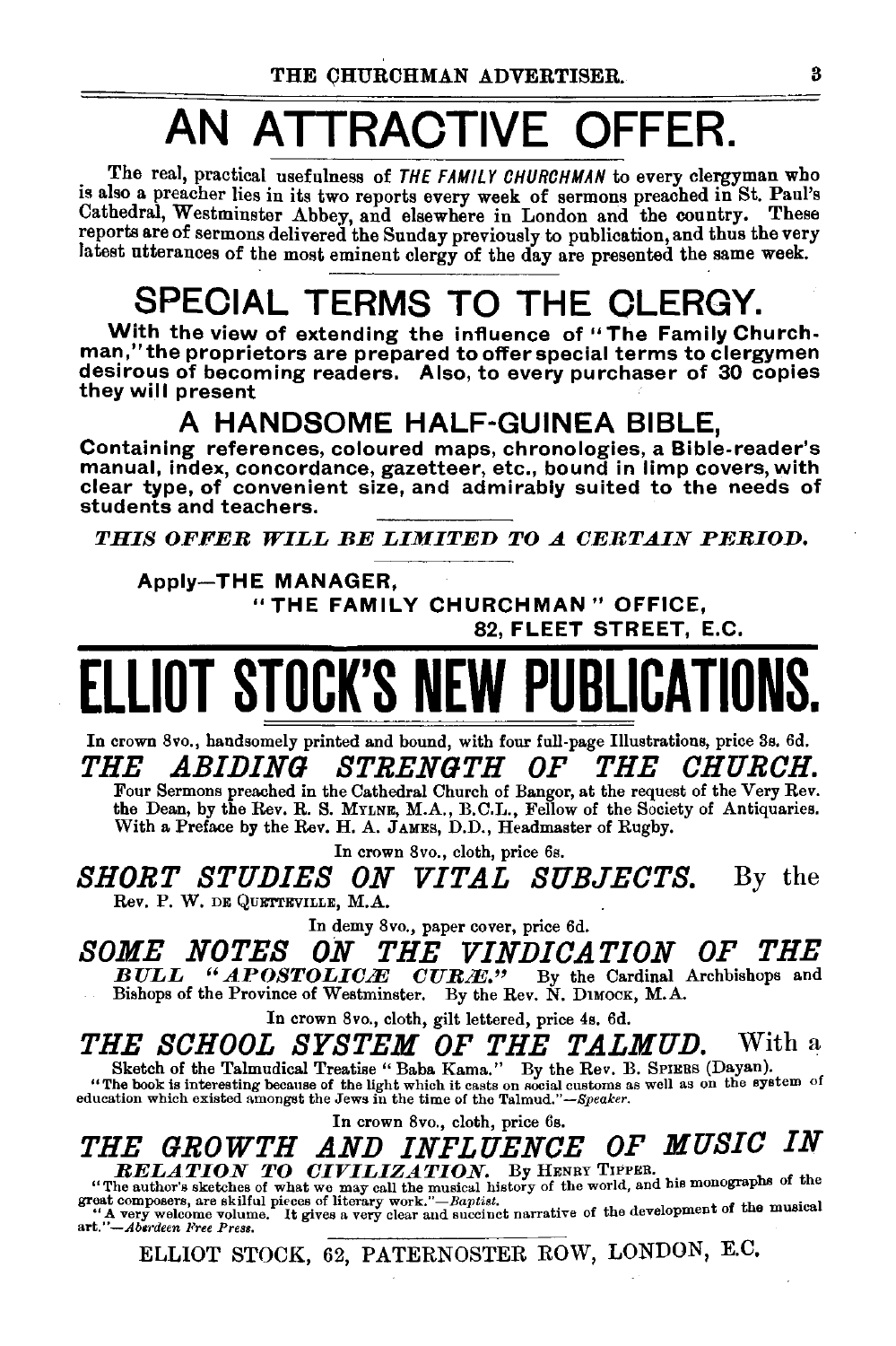#### **MIDSUMMER VOLUMES R**d. 6d. EACH. **HOME** For 6d. each Volume. 6d. Each Volume. Complete Serial Stories. Full of interesting To be had of all Booksellers and Newsagents. THE BOAT. reading for every one. Contents Include: With many Illustrations-Confents Include: Confents Jncfude: I. On New Year's Eve: or, A Bicyclist's Purse. A ANNESLEY COURT: or. The Life Worth HUMOURS OF A CLERGYMAN'S LIFE. By  $For$ Serial Tale, By AGNES Living, A Serial Tale. By Mrs. MARSHALL. the Rev. A. PARSON. GIBERNE. THE WEDDING RING. By the Rev. CHARLES HAPPY AND SWEET. By VERE DUDLEY. II. Anthony Cragg's Tenant. A Serial Tale. THE RIVER. BULLOCK, B.D. A BRIEF FOR THE FOX. By H. SOMERSET NOBLE WOMANHOOD. By EDITH C. By AGNES GIBERNE. BULLOCK, M.A. III. True Love. A Story **KENYON.** MANXLAND UNDER THE SNOW. By E. A. of Norseland. A Serial TOM DICKSON'S WOODEN LEG.  $Bv$ MOFFAT. Tale. By Mrs. GARNETT. EDWARD GARRETT. IV. Our Farish Lantern Lectures. By a MEM-A BROTHER'S SACRIFICE, By J. C. SIMPSON. For CHARLES HADDON SPURGEON. By the THE HEIRESS AND THE DOCTORS. By the BER of the ALPINE CLUB. EDITOR. Rev. FREDERICK ARNOLD, M.A. V. To the Holy Land in<br>Lent. By the Rev. WM. THE TRAIN. FRANCES WILLARD AND HER TEMPER-NO MORE BREAKFASTS! By R. MAUDSLEY. ANCE WORK. C. BULLOCK, M.A. A NURSE'S DAY IN HOSPITAL. By R.L. VI. Round About Kil-**GEORGE MÜLLER.** By the Rev. CHARLES larney, By Mrs. ORMAN HENDERSON. BULLOCK, B.D. COOPER. "THE WISE WOMAN OF CLASHGANNY." MATCHES THAT STRIKE. For VII. Young Japan. By the By Mrs. ORMAN COOPER. Rev. WALTER WESTON. TAKE THE RIGHT TURNING. By an OLD TEMPERANCE TOPICS. VIII The Old Parish TRAVELLER. Clerk. By the Rev. THE BEACH. THE CHILDREN'S CORNER, Etc., Etc., Etc. THE SUNDAY BIBLE HOUR, Etc., Etc. CANON SUTTON. ETC., ETC.

TO BE OBTAINED AT ALL RAILWAY BOOKSTALLS AND BOOKSELLERS EVERYWHERE.

LONDON: "HOME WORDS" OFFICE, 7, PATERNOSTER SQUARE, E.C.

THE CHURCHMAN **ADVERTISERR**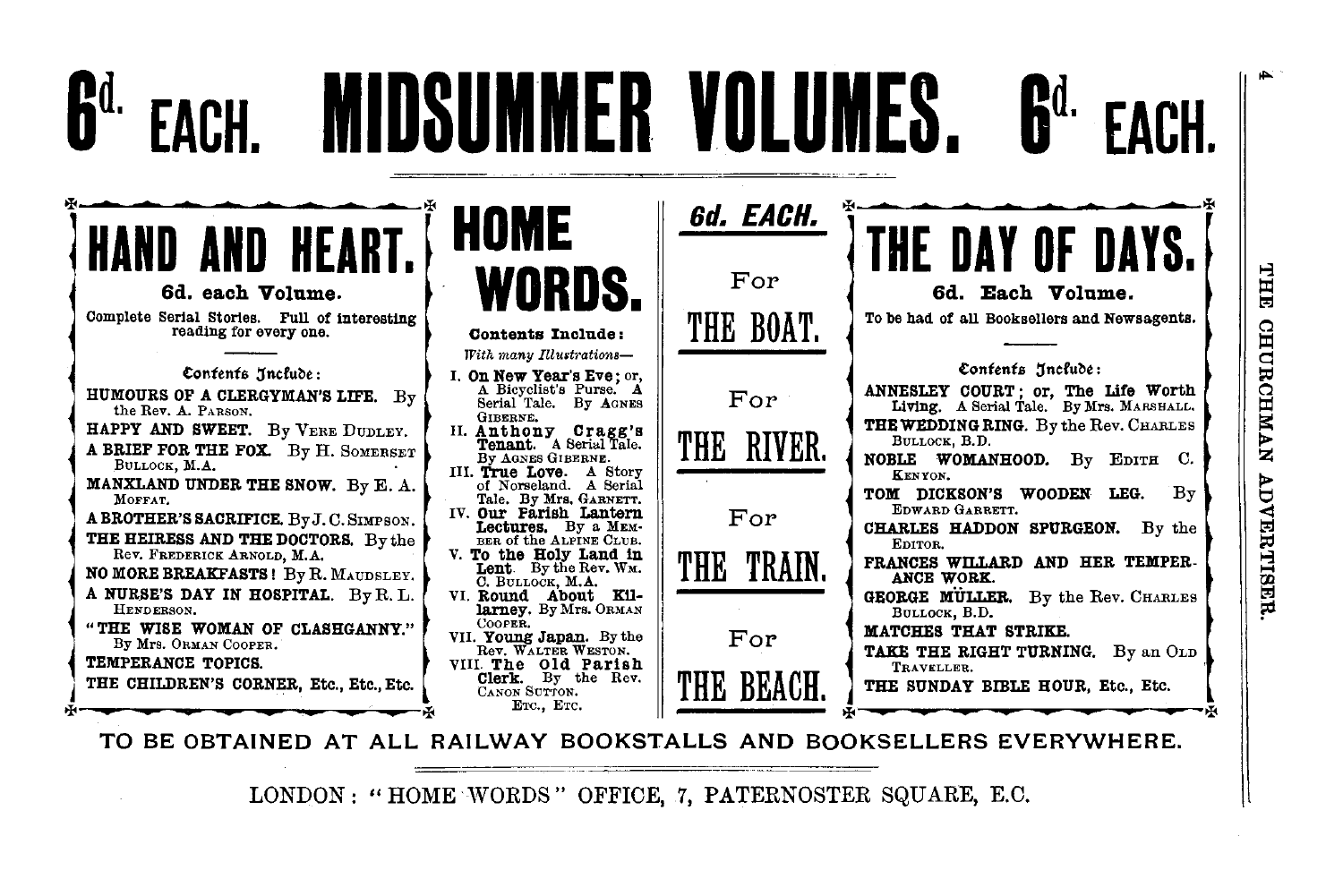# **BETHNAL GREEN FREE LIBRARY, E.**

**Founded 1876, and supported by Voluntary Contributions.** 

PATRON--H.R.H. THE PRINCE OF WALES. VICE·PATRON-H.R.H. THE DUKE OF YORK.

VICE-PRESIDENT-THE RIGHT HON. AND RIGHT REV. THE BISHOP OF LONDON.

The Institution embraces, besides the Library, a News-room, Patents Department, NEW Free Lending <br>Library, and Lecture-hall, where Free Illustrated Science and other Lectures are delivered, and where Concerts of a high-class character are given. Evening Classes are also held for the youth of both sexes.<br>Number of persons benefited last year approaches 50,000.

Donations and New Annual Subscriptions UROENTLY needed.

TREASURER-F. A. BEVAN, Esq., M, LOMBARD STREET, E.C. BANKERi-Messrs. BARCLAY AND CO., 64, LOMBARD STREET, E.C.

**0. F. HILCKEN,** *Secretary and Librarian.* 

In crown 8vo., handsomely printed, bound in cloth, gilt lettered, price 6s.

WITH PHOTOGRAPHIC PORTRAIT.

# THE LIFE WORK OF EDWARD WHITE **BENSON, D.D.,**

#### **SOMETIME ARCHBISHOP OF CANTERBURY,**

By J. A. CARR, LL.D., Vicar of Whitechureh, and Canon of Christ Church, Dublin.

"A careful and accurate collection of facts regarding one who has every claim to be considered as not the least among the successors of St. Augustine."-Church Gazette.

least among the successors of St. Augustlne."-Church *Ga.ette.* . "The writer has given us a very excellent and appreciative sketch of Dr. Benson's *career."-Church Family Newspaper.* 

"We can commend it to any who desire a succinct account of a laborious and beautiful *Ufe."-Irilh Ecclesiastical Gazette* 

"Dealing with Dr. Benson's public life, Mr. Carr has succeeded in giving a convincing and comprehensive picture of its importance and significance. Mr. Carr's work is, for the impartiality of its solution of its cone, a m

SECOND EDITION.-NEW VOLUME OF SERMONS BY CANON WILBERFORCE.

In crown 8vo., handsomely printed and bound in cloth, gilt lettered, price 5s.

# **SERMONS PREACHED IN**  WESTMINSTER ABBEY.

By BASIL WILBERFORCE, D.D., Canon of Westminster, Chaplain to the Speaker, Select Preacher before the University of Oxford.

"They are thoughtful and carefully-reasoned sermons on some of the most important phases of theological belief, written in the spirit of what the author terms the 'Theological-forwards' school of thought of our day, with

Church Family Newspaper.<br>
"They are vigorous, and frequent poetical quotations impart a flavour of literary effect. If well delivered,<br>
"A round which requested the appreciation which requested their author to publish the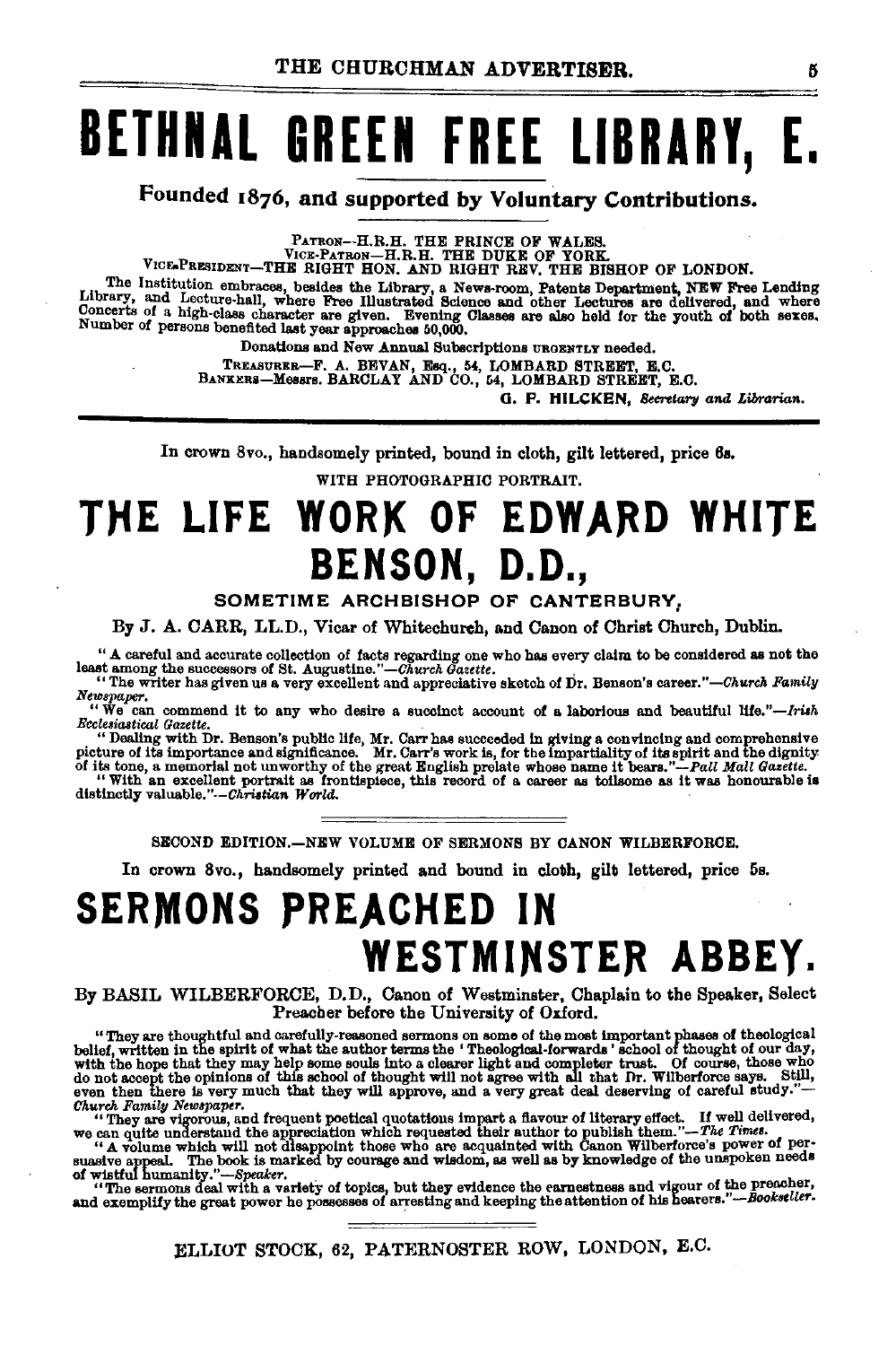### **LANGLAND COLLEGE, EASTBOURNE.**  (2, **HARTFIELD SQUARE.)**

Patrons: The RT. Hon. THE LORD ABERDARE; The RT. REV. THE LORD BISHOP OF PETERBOROUGH<br>Sir DouGLAS GALTON, K.C.B., F.R.S.; Chancellor P. V. SMITH, LL.D., and others.<br>Principal: Miss M. E. VINTER, Soven years Headmistress of

Principal: MISS M. E. VINTER, Soven years Headmistress of the Swansea High School, Girls' Public Day<br>School Company ; four years Chief Mathematical and Science Mistress, Kensington High School; Septime<br>Optime, Mathematical Bedford College, London.<br>Entire Charge of Girls whose Parents are abroad.

A Reduction of ten per cent. for daughters of the Clergy.

### **PROTESTANT REPORMATION SOCIETY**

(Established 1827).

PRESIDENT: COLONEL SANDYS, M.P. CHAIRMAN OF THE EXECUTIVE COMMITTEE: W. J. FRASER, Esq. V!OE·CHAIRMAN: REV. C. H. WALLER, D.D.

THE oldest distinctively Protestant Society, and the only one which employs Clerical and Trained Lay Mission-<br>1. aries to preach the Gospel to Roman Catholles in Great Britain, now offers for sale the volume entitled<br>\* WHO D.D., at greatly reduced prices ("Harrison" Trust).

Full information will be given by the Rev. L. G. A. RoBERTS, Commander R.N., Secretary, 62, Berners Street, London, W.

THE WORKING MEN'S LORD'S-DAY REST ASSOCIATION (ESTABLISHED 1857) is working in every possible way to resist the encroachments being made on the Sabbath Institution. They earnestly ASK for FUNDS to enable them to work vigorously. Cheques should be crossed "London and County Bank," and sent to CHARLES HILL, *Secretary,*  18, Bedford Row, London, W.O.

In crown 8vo., cloth, published price 3s. 6d., reduced to 1s. 6d.

# **Church Teaching on Foundation Truths.**

BY REV. H. W. DEARDEN, M.A.

"This work is evidently the result of real culture, patient research, and true piety. It merits a large measure of unaffected praise. It represents on the whole a sound and sober Church view of the greatest 'truthe' of re *Churchman.* 

"We earnestly commend this learned, temperate, and accurate work to the attention of all Churchmen." *-Churchman.* 

"A really comprehensive summary comment on the whole circle of Christian truth. We hope that the author will give us many books of a similar type."-The *News*.

"Cannot fall to be helpful to rnsny."-Church *Bells.* 

"Mr. Dearden's book has many claims on the careful attention and study of all English Churchmen, setting forth, as it does, all the great foundation truths of Christianity, not so much in the negative as on the positive aspect,"-National Church.

"It is undoubtedly a work which will amply repay attentive perussl, for eminently practical aids to a better religious understanding are not often met with." *-Public Opinion.* 

"We have pleasure in giving a ready welcome to this excellent little work."-Literary World.

"We have carefully examined the teaching on such points as the Church and the Sacraments, and rejoice<br>to see how wisely the true Scriptural doctrine of the Church is brought out. We cordially recommend the<br>volume."—Church

<sup>'</sup> It is difficult to over-estimate the value of such a book as this. The writing is admirably terse and luoid "-Churchwoman.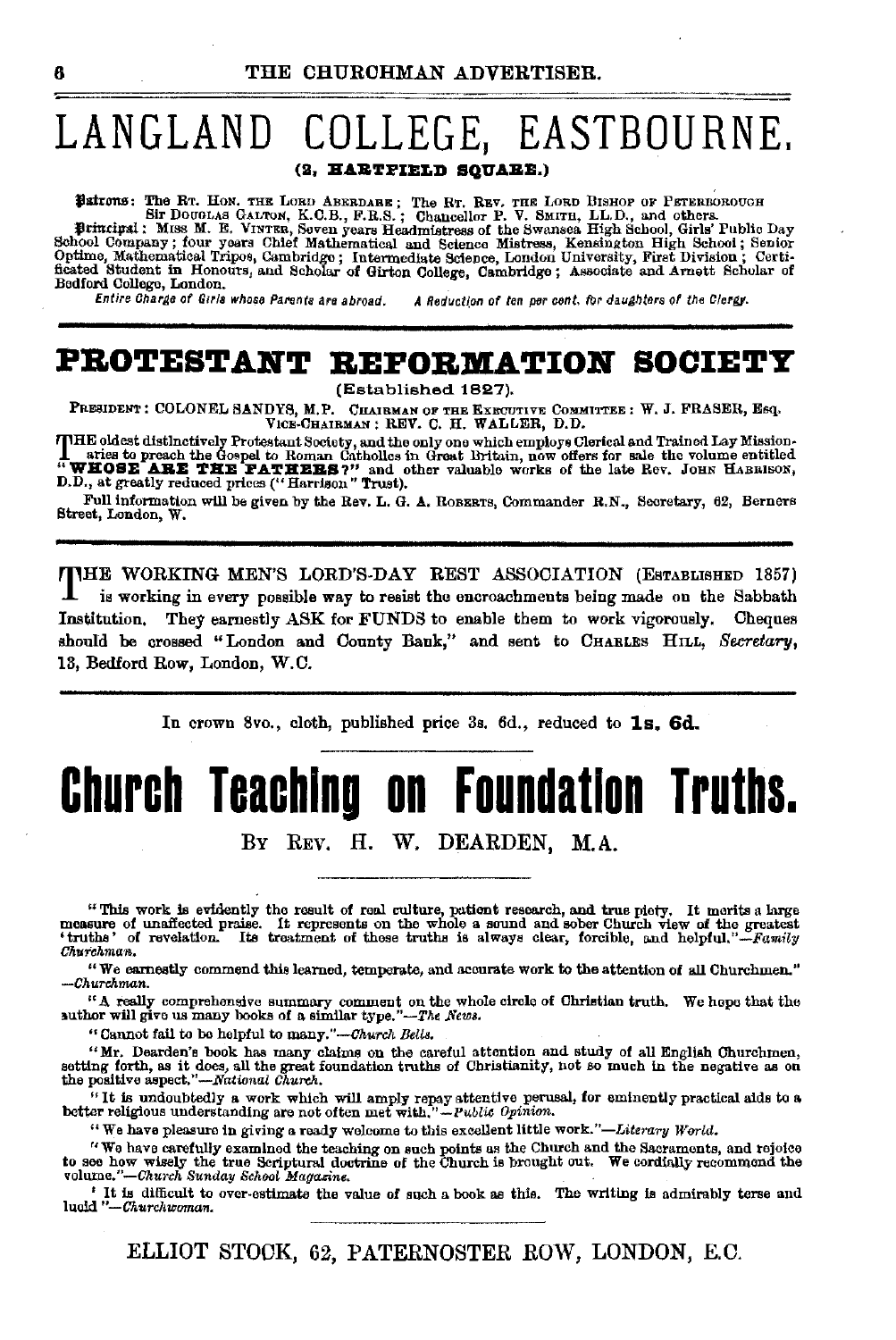## ·~·~·~·-·~·-·~·~·-·~·~·~·~·-·-·-·-·~·-·-·~·-·~·-·~·~·- **SUMMER LANGUOR.**

In the warm summer weather, when appetite fails, and languor and indulgence creep over us, there is nothing more likely to destroy health and render the body liable to the attacks of disease than the pernicious habit of ta

needed to prevent this being done. The continual loss of heat to which the body is exposed by contact with the air and other surrounding objects. In summer the demand of food is the continual loss of heat to which the body

People who will persist in devouring as much food as they do in the winter clog the system, and food which has been utilized by the tissues for the production of energy is cast back into the blood in a state of partial de

people oorta.inly require no waking up! It is simply compelling tho stomach to digest food which the system does not require, and which it cannot get rid of.

Drugs and medicines are worse than useless in such circumstances : they simply assist in the clogging process.<br>The state of the state of the state of the state of the state of the state of the state of the state of the sta with the result that what should have been a holiday and release from business worries is simply made an excuse for overfilling the body with unsuitable food, the severe effects of which make themselves felt at a time when health and vigour should, if the natural laws of health had been studied a little, have been firmly established. However is contain a supply of DR. TIBBLES' VI·COcoa. It bught to be on every

As an unparalleled test of merit, a dainty tin of Dn. TIBBLES' VI-Cocoa will be sent free on application to any address, if when writing (a postcard will do) the reader will name THE CHURCHMAN.

CHURCHMAN.<br>DR. TIBBLES' VI-COCOA in 6d. packets, and 9d. and 1s. 6d. tins. Sold by Grocers, Chemists, and Stores, any of whom will procure it to order if they do not have it in stock. Address : 60, 61, 62, BUNHILL Row, LoN



"Undoubtedly take the palm."-The *Cyclist.* 



May be purchased on our

IMPROVED GRADUAL PAYMENT SYSTEM.

CATALOGUE FREE.

# **THE BEESTON CYCLE COMPANY, Ltd., COVENTRY.**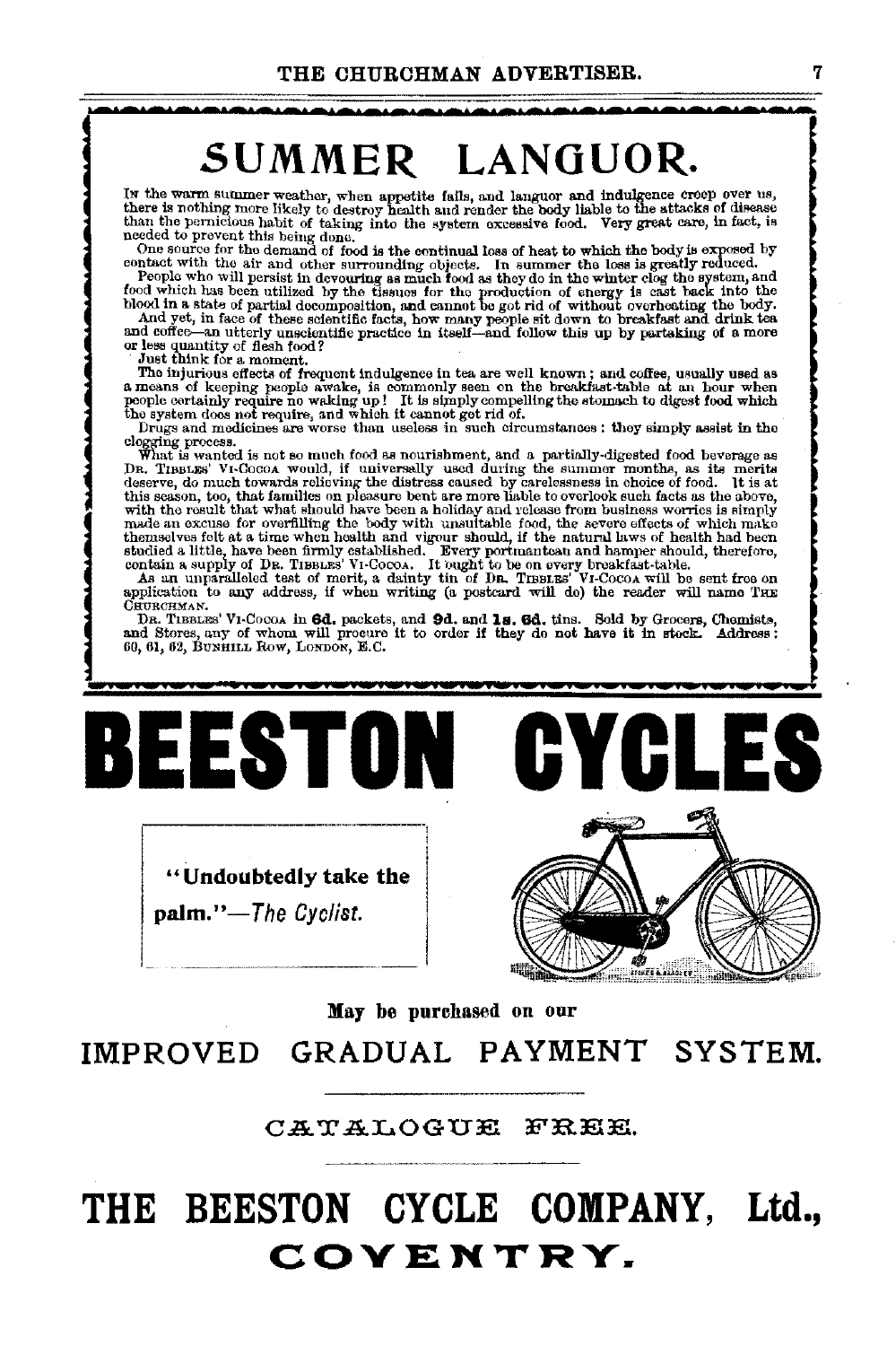

London Female Preventive and Reformatory Institution. HOMES FOR 180 YOUNG WOMEN AND GIRLS.

THE OPERATIONS COMPRISE PREVENTIVE WORK, RESCUE HOMES. OPEN-ALL-NIGHT REFUGE.

The five Homes and Open-all-Night Refuge are dependent upon Voluntary Contributions.

Prompt succour is given. No suitable case rejected.

Contributions may be sent to LLOYDS' BANK, Limited, 16, St. James's Street, S.W.: or WILLIAM J. TAYLOR, Secretary, 200, EUSTON ROAD, LONDON, N.W.

Bequests and Special Gifts are usually devoted to extension of operations.



Patron: THE QUEEN.

ADDITIONAL ANNUAL SUPPORT NEEDED.

The Hospital has 220 BEDS open all the year, but owing to want of funds ONLY 150 ARE NOW OCCUPIED.

COST OF A DIAMOND JUBILEE BED ENDOWMENT, £1,000.

BANKERS: MESSRS. COCKS, BIDDULPH & CO., 43, CHABING CROSS, S.W.; MESSRS, LLOYDS, LTD., MARGATE.

OFFICES: 30, CHARING CROSS, S.W. TREASURER : MICHAEL BIDDULPH, Esq., M.P.

THE NATIONAL PROTESTANT CHURCH UNION.

JUST PUBLISHED.

# ENGLISH CHURCH TEACHING ON FAITH, LIFE AND ORDER.

BY THE REVS.

H. C. G. MOULE, D.D., Principallof Ridley Hall, Cambridge;<br>Canon GIRDLESTONE, M.A., late Principal of Wycliffe Hall, Oxford; and<br>T. W. DRURY, M.A., Principal of the Church Missionary College, Islington.

#### Price 1s. net. Post free 1s. 3d.

To be obtained from The Offices of the Society, 30, Charing Cross, London, S.W., AND FROM THE PUBLISHER

Mr. C. MURRAY, 7, PATERNOSTER SQUARE, LONDON, E.C.

*BEFORE SIXTY* YEARS AGO.

The special claims of the SOCIETY FOR PROMOTING FEMALE EDUCATION IN THE EAST to recognition are:

- (1) That it was the only Society for both Zenana work and School work existing in the Empire at the
- 
- (1) That it was the only Society for both Zenana work and Scuoto work can bully in the case of the Queen's Accession.<br>
(2) That it was then already carrying on Zenana work, Harem work, and School work, in China, the Strat
- 

The Committee urge these claims, and appeal for help to their Commemoration Fund, to enable them to strengthen and extend the work of the Society.

Secretary, Miss WEBB, 267, Vauxhall Bridge Road, S.W.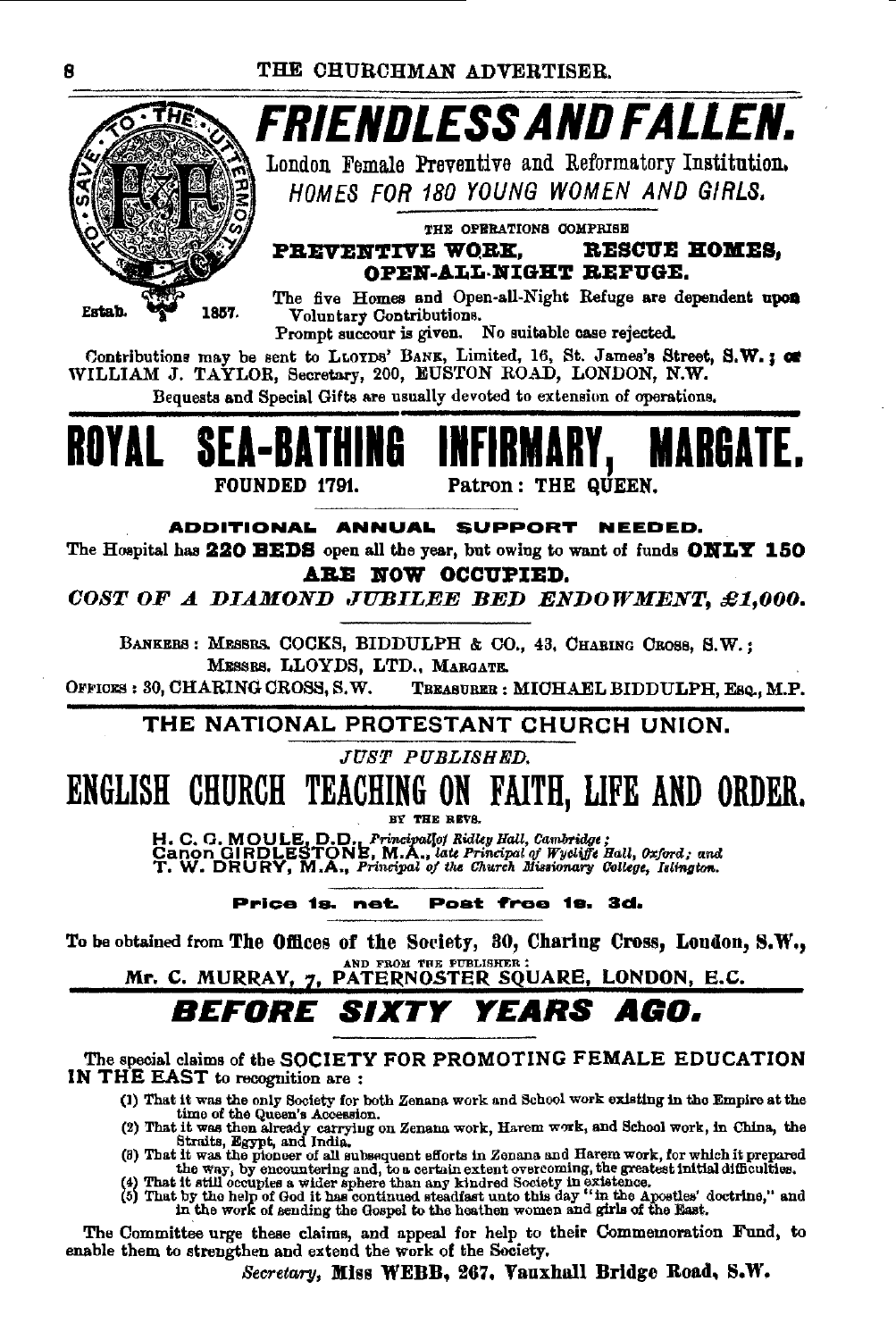### ECCLESIASTICAL INSURANCE OFFICE, LIM.

FIRE. GLASS. BURGLARY.

The Surplus Profits are devoted to Institutions, etc., for the benefit of the Clergy and of<br>Church objects. Already a sum of £17,000 has been so distributed, including £500 to the Clergy<br>Distress Fund, and £1,000 to the Qu

"This is a serious attempt made in good faith to help the Clergy to help thermselves, and to husband the existing resources of the Church."-Guardian.

SELF-HELP AIDED.

#### $CLERGY$ PENSIONS INSTITUTION.

The ARCHBISHOP OF YORK. Presidente --The ARCHBISHOP OF CANTERBURY. CONTRIBUTIONS and LEGACIES are invited to augment pensions of 

factorily.

**THE HOMES?** 

#### **FIVE RESCUED THOUSAND WAIFS!** HOW DO THEY SUCCEED IN AFTER LIFE?<br>SPLENDIDLY! Over 98 per cent. of the 8,781

#### WHERE?

In "DR. BARNARDO'S HOMES," with their 84 distinct Houses and 24 Mission Branches.

#### WHY WERE THEY ADMITTED?

Because they were destitute; without any other because they were *assistant as the manufoliation*, with a state and include a mationality, physical condition, money payment or *guarantee*. The doors are always open to receive such by day or night.

#### HOW ARE THEY TRAINED?

The Boys are carefully taught in fourteen<br>different handicrafts; the Grans are brought up in cottage life for domestic service. About 19,000 are boarded out in rural districts.

tians may and do join hands. FUNDS ARE URGENTLY NEEDED.---Remittances should be sent to the Treasurer, WILLIAM FOWLER. Fig. 1. to the Chairman of Committee, Howken With the Seq.; to the Bankers, London and South-Western<br>Bank (Bow Branch), PRESCOTT, DIMSDALE & Co., 50, Cornhill, E.C.; or to the Founder and Director, D. Trees. J. BARKERS, Lo

Emigrants, for instance, have turned out satis-

HOW MANY DESTITUTE OR ORPHAN<br>CHILDREN ARE ADMITTED WEEKLY?<br>From 40 to 60 during the winter months. Every<br>24 hours about 3 souls are added to Dr. Barnar-

24 nous sources sources and allows and all the Dr. Barnar-<br>do's great family.<br>HOW ARE THEY MAINTAINED?<br>Solely by the free-will offerings of Christ's servants

throughout the world.<br>WHAT IS THE RELIGIOUS ATMOSPHERE OF

Protestant, Evangelical and Christian, but not<br>Sectarian. In their support all Evangelical Chris-

## THE MARY WARDELL CONVALESCENT HOME FOR SCARLET FEVER. STANMORE.

INSTABLISHED 1884 by a lady working in connection with the Female Bible and Domestic Mission. No<br>meeting Convalescent Home will admit persons recovering from Searlet Fover. This Home, whilst<br>neneting the convalescent, by a several public for support. Funds are urgently needed for removal of a debt of £600, and for repainting,<br>whitewashing, and repairing the Home.<br>Contributions will be thankfully received by the Bankors,

Messrs. BARCLAY & CO., at 1, PALL MALL EAST; AND BY

#### Miss MARY WARDELL, STANMORE, MIDDLESEX,

From whom further information may be obtained.

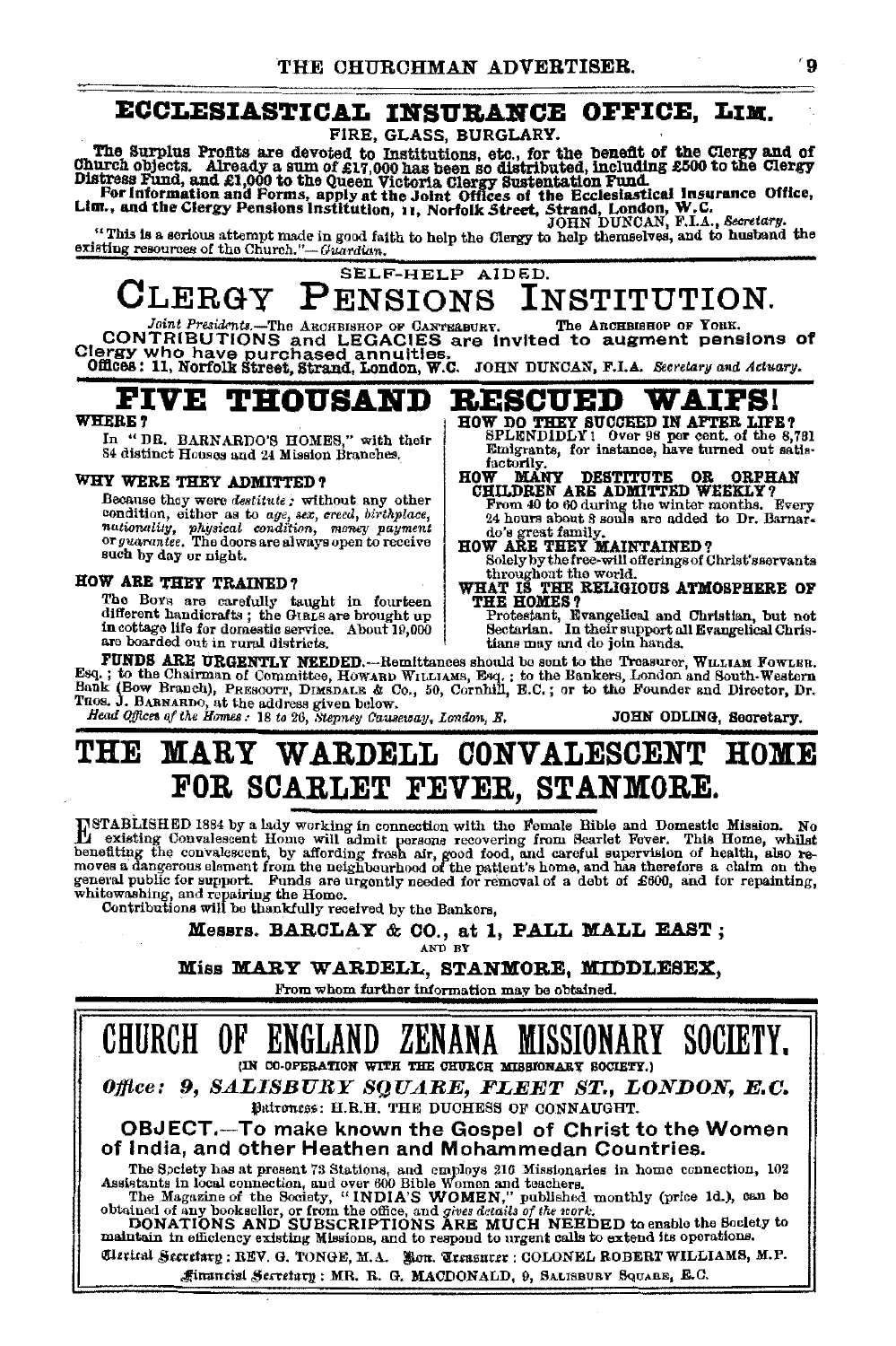# **@rfre \$l. ®iltts' f!Jqristian mtssiun.**

*Treasurer-F.* A. BEVAN, Esq.

#### **VOLUNTARY CONTRIBUTIONS ONLY SOURCE OF IlfCOM:E.**

This Mission assists, amongst other classes, the following  $:=$ 

THE BETTER CLASS OF DISCHARGED PRISONERS •<br>THE INNOCENT BUT SUFFERING WIVES AND CHILDREN OF PRISONERS ;<br>THE SICK AND DESTITUTE WOMEN.<br>HOMELESS AND DESTITUTE WOMEN. The demands upon the resources of the Mission are very heavy.

Mr. WILLIAM WHEATLEY, *Superintendent,* 4, Ampton Street, Regent Square, W.O.

## **SOCIETY FOR RELIEF OF PERSECUTED JEWS.**  (SYRIAN COLONIZATION FUND.)

FUNDS URGENTLY NEEDED for Employment and Relief at Jerusalem.

Above 50 men and boys daily employed at Abraham's Vineyard on Stone Dressing, Soap Making, constructing Rock· hewn Cisterns for Water, etc. Above 3,000 souls annually given food, drinking-water, and clothing. Numbers live in underground airleas places, or in sheds exposed to summer sun and winter storms. No furniture but boards, rags, petroleum tins, and sacks for bedding. No water-supply, and unable to get any work, they starve. Many apply to us daily for work, without which they must starve.

DONATIONS THANKFULLY RECEIVED BY

F. A. BEVAN, Eso., *Hon. Treasurer,* 54, Lombard Street, E.C. E. A. FINN, *Secretary*, 41, Parliament Street, S.W.

## LONDON CITY MISSION<br>employs **470** missionaries. EMPLOYS **470** MISSIONARIES,

## AND IS IN URGENT NEED OF FUNDS.

It is one of the oldest of the Home Missionary Societies, and has ever held fast to its Evangelical principles.

More than half a million men yearly visited.

If friends are unable to contribute the whole sum necessary to maintain a Missionary,<br>they may be able to offer  $\mathcal{L}10$ ,  $\mathcal{L}5$ , or smaller sums. These subscriptions will be<br>grouped for particular districts, and wil mittee. Gifts will be gratefully acknowledged by the

*Treasurer-F.* A. BEVAN, Esq., or by the *Secretaries* {Rev. T. S. HuTOHINBON, M.A. Rev. ROBERT DAWSON, B.A.

*Banker8-BAROLAY* & Co., LTD. *0./fteeB-3,* Bridewell Place, London, E.O.



Patron: Admiral of the Fleet

DUKE OF SAXE-COBURG<br>AND GOTHA, K.G.

Labours afloat and<br>ashore, at home and<br>abroad, among seamen<br>tions, fishermen, barge-<br>men, and emigrants. Sixty. eight harbours are occupied.

Inoome, £36,591.

Increased Contributions and Offertories, urgently needed, should be forwarded to the Secretary, Commander W. DAWSON, R.N., 11, Buckingbam St., Strand, London, W.C.

THE MISSIONS TO SEAMEN.

### SPANISH AND PORTUGUESE CHURCH AID SOCIETY.

President: The Right Rev. the Lord Bishop of Worcester. Vice-President: The Very Rev. the Dean of Norwich.

To aid the Reformed Episcopal Churches in the faithful preaching of the Gospel, and to help and encoumge them in the great work of evangelization In which they are engaged. Contributions will be grateduly received by the Right Rev. Lord Bishop of Woaczerzea, Harklebury, Kiddermineter; and by the Reves. H. E. Noves, D.D. (Hon. Pin. Sec.), and B. E. C. UNMACK, M.A. (O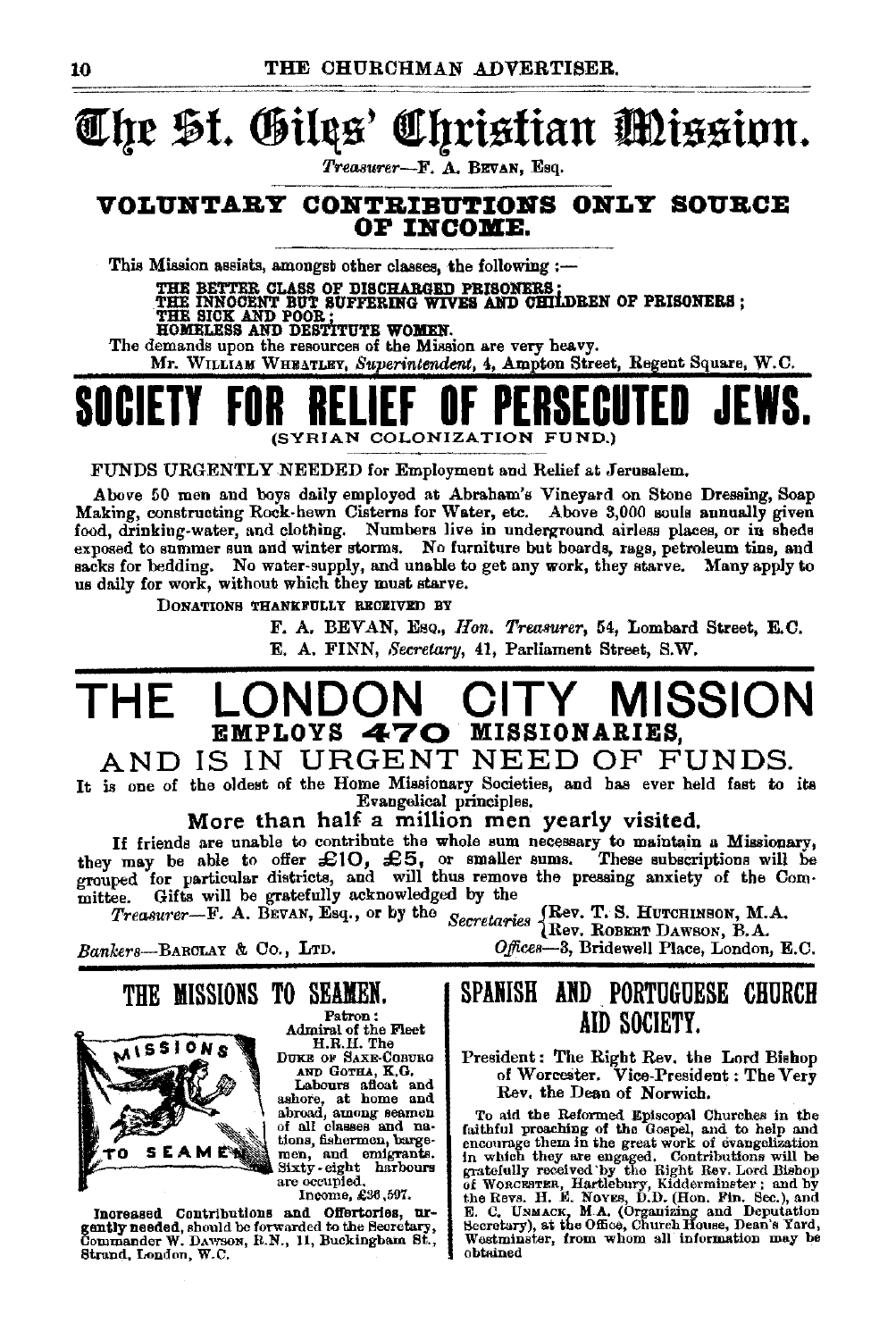# $\textbf{COOK}$ 'S  $\textbf{CONDUCTED}$  TOURS.<br>CK every Saturday and Monday.  $1$  THE ARDENNES, MOSELLE, RHINE, June 18th

- PARIS and BACK every Saturday and Monday. THE ARDENSELS, FIELD OF WATERLOO, and Antwerp, Fig.
- HOLLAND and DEAD CITIES OF ZUYDER ZEE, every Saturday.
- PARIS and SWITZERLAND, including Andermatt, CYCLING TOURS frequently to NORMANDY,<br>Furka and Grimsel Passes, Chamounix, etc.. BRITTANY, and SWITZERLAND, Furka and Grimsel Passes, Chamounix, etc., BRITTANY, and SWITZERLAND.<br>fortnightly during season. Chamounix, etc., BAVARIAN HIGHLANDS, June 27th, July 18th,
- 
- tway, SWEDEN, DENMARK, etc., seven days' and the TROSSACHS and Highlands of Scotland.<br>tour, every Tuesday. Select 13 day tours every THE TROSSACHS and Highlands of Scotland.<br>Tuesday. High-class 17 and 19 days tours Weekly.
- 
- A WEËK In LUCERNE for 5 guineas, every Friday. July 30th and August 16th.<br>EIGHT DAYS in SWITZERLAND, 7 guineas, every ROUND THE WORLD under personal escort,<br>Tuesday and Friday.

- 
- BRUSSELS, FIELD OF WATERLOO, AND ANTWERPS, FIELD OF WATERLOOMS SATURDAY AND SELLAND AND ALLAMIC UNITED AND THE SOFT WATERS OF ZUY DER ZEE, THE SATURDAY. THE DOLOMITES, grand tours, July 13th, etc.
	-
	-
- fortnightly during season.<br>BELGIUM, RHINE, BELGIN HIGHLANDS, June 27th, July 18th,<br>20th, 27th, July 11th, 18th, etc., etc., June etc., GRAND TOURS to GERMANY and AUSTRIA, June<br>NORWAY, SWEDEN, DENMARK, etc., seven days' 13t
	-
- Tuesday. High-class 17 and 19 days tours Weekly.<br>fortnightly during the easen. IRELAND.--I.akes of Kerry, Killarney, Glengariff,<br>HOLLAND, THE RHINE, and BELGIUM, fort- Connemara, etc., fortnightly.
	- nightly, June 25th, 25th, 25th, 25th, 25th, 25th, 25th, 25th, 25th, 25th, 25th, 25th, 25th, 25th, 25th, 25th, 25th, 25th, 25th, 25th, 25th, 25th, 25th, 25th, 25th, 25th, 25th, 25th, 25th, 25th, 25th, 25th, 25th, 25th, 25th
	-

mustra.ted Programmes for stamp ; or "Excursionist," by post, 3d.

THOS. COOK & SON, Ludgate Circus, London; and Branches.



With a record of 54 years' great success among Sailors, Bargemen, and others in the Port of London, the Comtinued help to carry out the noble work of the Mission.

**INSTITUTED 1844.** Donations and New Subscriptions are urgently needed, Subscriptions are urgently needed, payable at Lloyds Bank, or to

F. PENFOLD, Paymaster-in-Chief, R.N.<br>31, New Bridge Street, London, E.C.